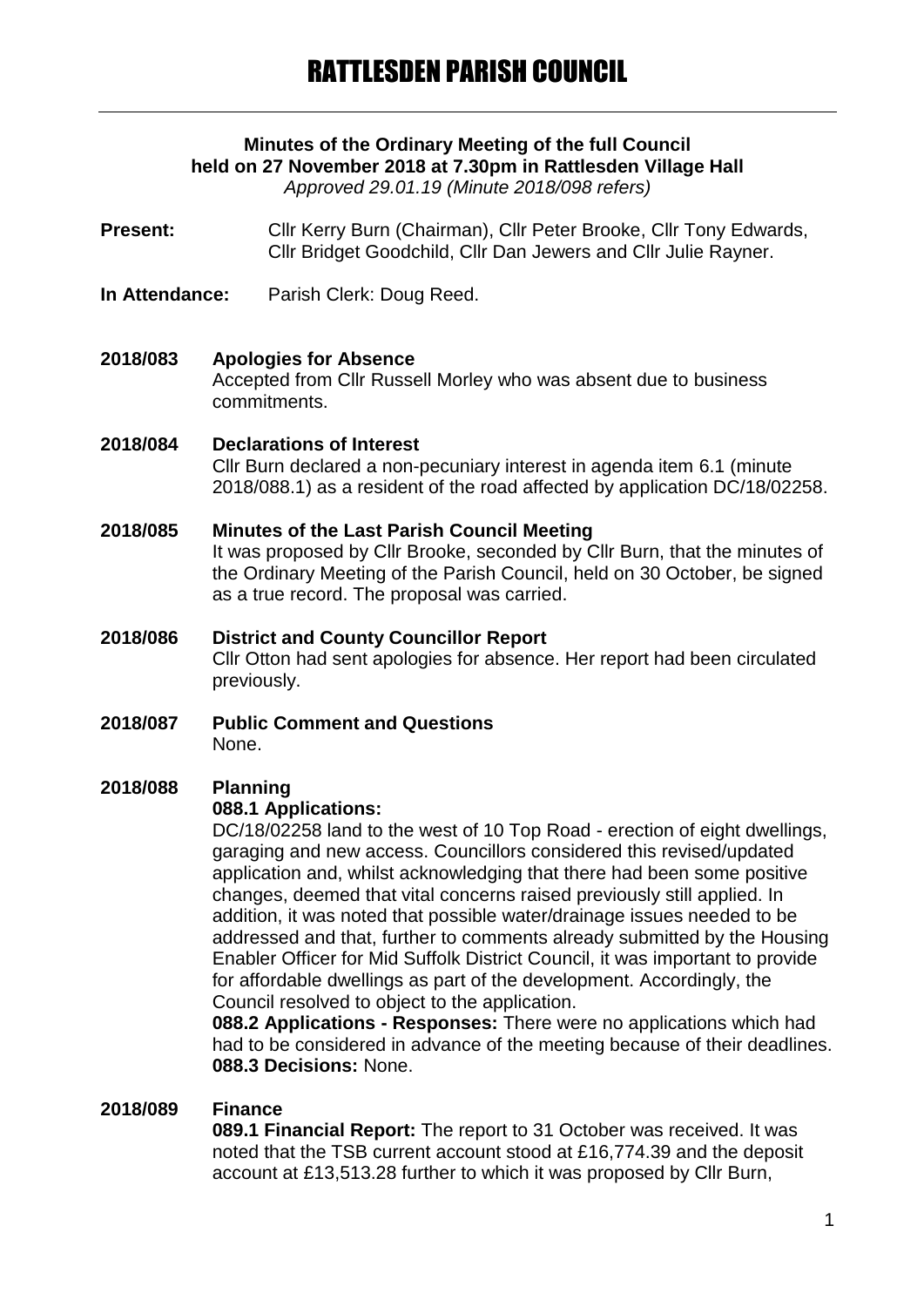seconded by Cllr Goodchild, that the reconciliation be approved and duly signed. The proposal was carried.

**089.2 Payments and Income:** It was proposed by Cllr Goodchild, seconded by Cllr Burn, that the schedule of payments be approved. The proposal was carried. The schedule comprised the following:

- Litter-picker: salary (November) £151.35;
- Clerk: salary (November) £336.22;
- HMRC: PAYE (November) £84.20;
- Litter-picker: salary (December) £151.35;
- Clerk: salary (December) £336.42;
- HMRC: PAYE (November) £84.00;
- Mr Roger Heard: 447th Bomb Group Memorial grass-cutting £60.00 (Section 137 expenditure);
- The Felsham Gardeners: Cemetery grass-cutting £200.00;
- Mr Richard Mahony: reimbursement of village Christmas tree cost £55.00 (Section 137 expenditure); and
- Rattlesden Parochial Church Council: grant towards the village World War I remembrance/commemoration lunch - £100.00.

Income received was duly noted as follows:

- TSB: business (deposit) account interest (November) £4.23;
- East of England Co-operative Society Funeral Services: Cemetery fees - £75.00; and
- Mid Suffolk District Council: cleansing grant (July-September) £204.10.

#### **2018/090 Working Group Reports**

**090.1 Housing Development:** The Group had not met since the last Council meeting.

**090.2 Finance and Development:** The Group had not met since the last Council meeting.

### **2018/091 Kerbing**

It was confirmed that work to undertake the kerbing of Cemetery Green should go ahead based upon the updated quotation from A.E.White Surfacing Limited in the sum of £3,087 plus VAT. The suggestion of a layby would not be pursued. With an adjustment to the specification to stipulate vertical kerbing (sufficient to deter vehicle incursion on to the Green) it was proposed by Cllr Jewers, seconded by Cllr Burn, that the contract be awarded. The proposal was carried.

#### **2018/092 Council Governance 092.1 New Legislation, Codes or Regulatory Issues:** None. **092.2 Risk Register, Policies and Internal Controls:** There were no decisions or actions which impacted upon the Council risk register, policies or internal controls.

#### **2018/093 Correspondence**

There were no issues arising from the list of correspondence.